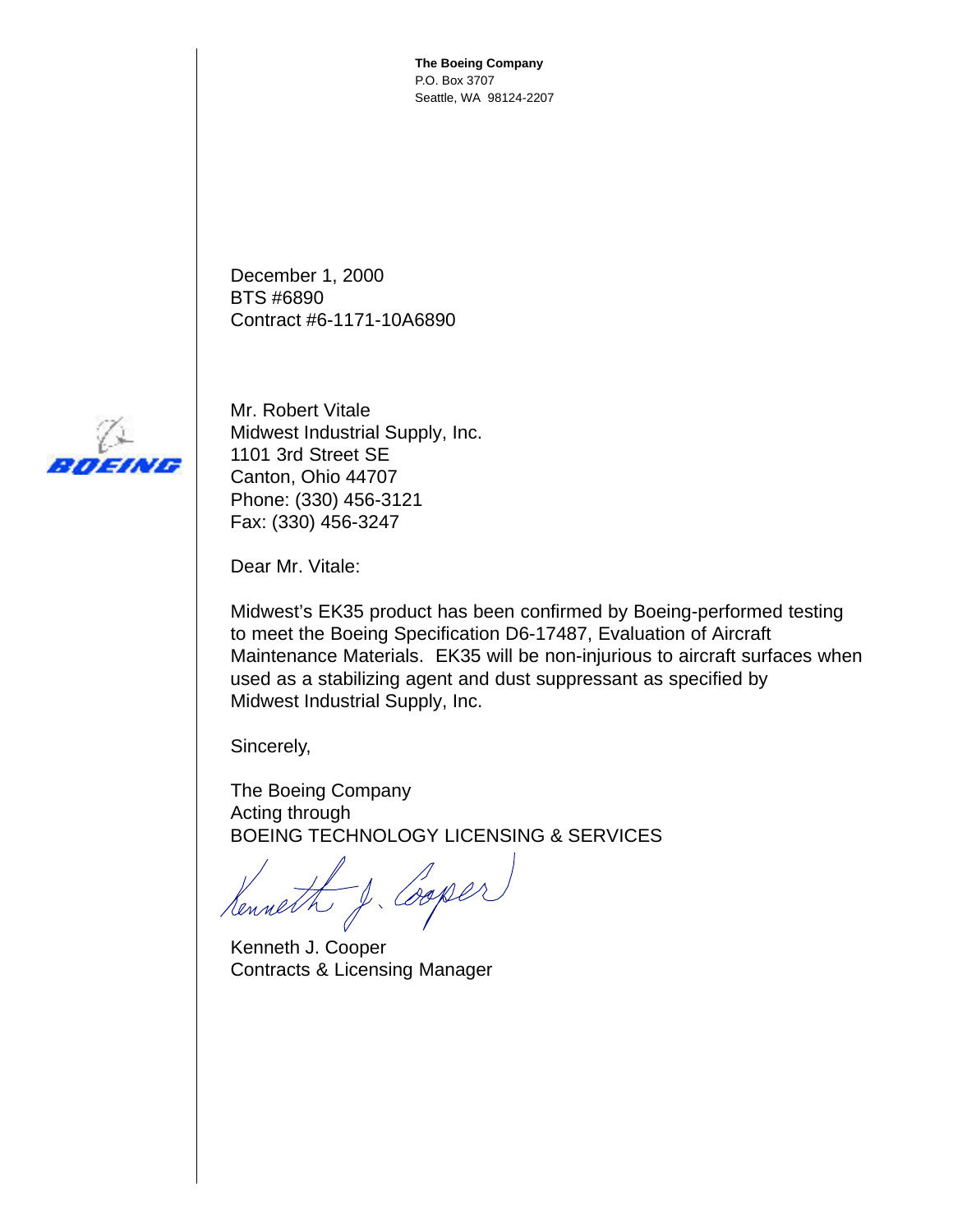- To: Bob Renz 19-JL **cc:** Matthias Schriever 73-40 David Pollock 73-40 Eric Barta 73-40
- **Subject:** Evaluation of Midwest Industrial's EK35 Product in Accordance with D6- 17487 "Evaluation of Airplane Maintenance Materials" for Possible Use as a Dust Suppressant for Unimproved Runways

#### **ABSTRACT**

Midwest Industrial Supply, Inc. of Canton, Ohio supplied BTS with a sample of their EK35 product for evaluation. They requested that four tests be run in accordance with D6-17487 "Evaluation of Airplane Maintenance Materials" for possible use as a dust suppressant for unimproved runways. The tests were Sandwich Corrosion, Acrylic Crazing, Paint Softening and Hydrogen Embrittlement. Note: This testing was carried out to the intent of D6-17487 Sections 2 a and b. This is not material qualification.

All tests passed.

Approved by Prepared by Loren R/Franz. Jr. Barbara Lord MacI B-KC11 M/S 73-40 B-KC11 M/S 73-40 (425) 234-7913 (425) 234-8246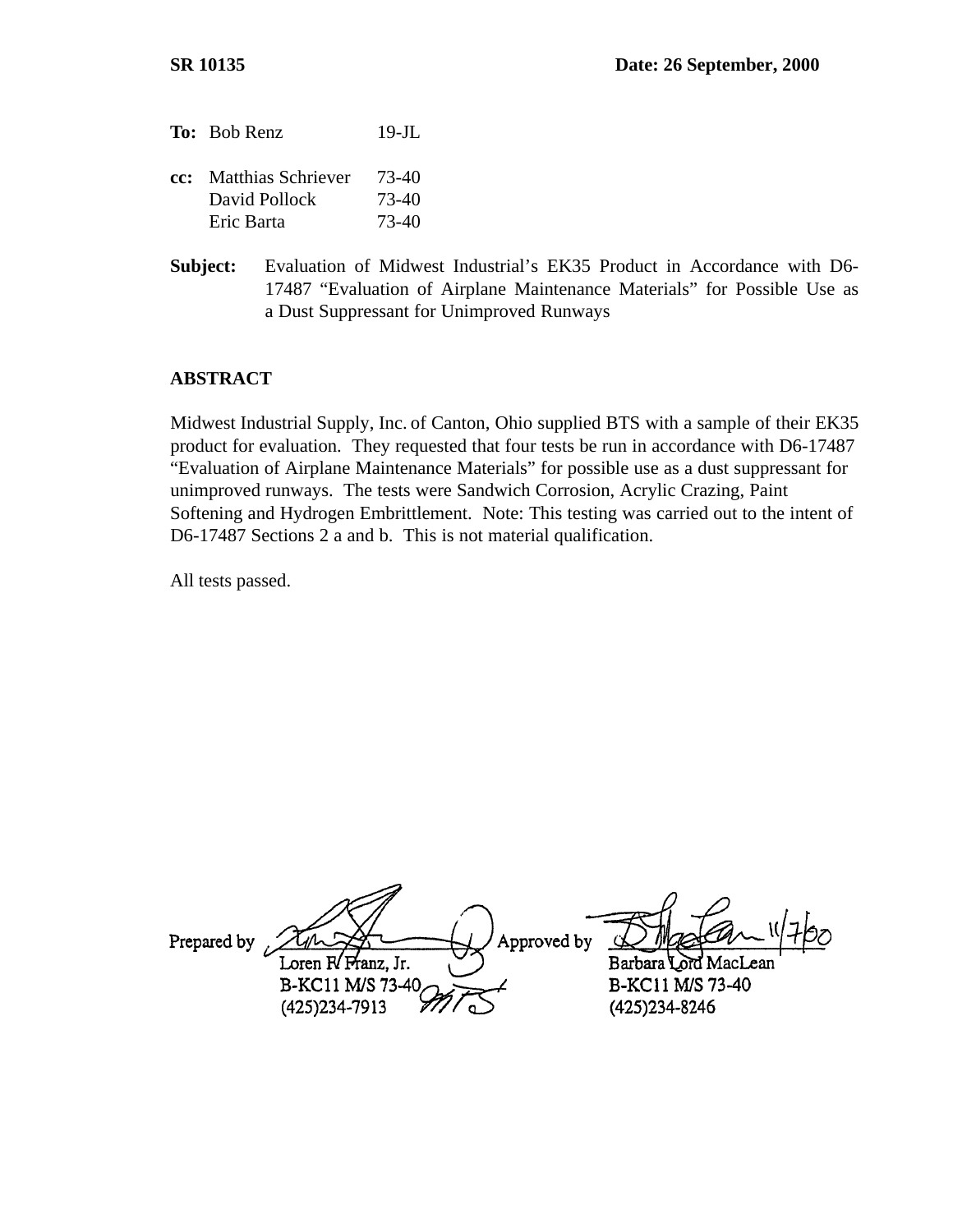# Page 2 **SR 10135**

### **PURPOSE:**

To evaluate Midwest Industrial's EK35 material in accordance with Reference (c) for possible use as a dust suppressant on unimproved airfields. Note: This testing was carried out to the intent of Reference (c), Sections 2a and b. This is not a material qualification.

# **TEST PROCEDURE:**

The tests required by References (a) and (b) are as follows:

- 1. Sandwich Corrosion The Sandwich Corrosion test was performed in accordance with Reference (g) with the modifications specified in Reference (c).
- 2. Acrylic Crazing The test was performed in accordance with Reference (d) using Type C acrylic stressed to an outer fiber stress of 4500 psi.
- 3. Paint Softening Paint Softening was performed in accordance with Reference (e).
- 4. Hydrogen Embrittlement The test was performed in accordance with Reference (f) using 3 type 1a.2 specimens and loaded for 150 hours at 45% of ultimate stress.

### **TEST RESULTS:**

Test results are shown in Table I, below. All tests passed.

The following are the criteria of passage for each specific test:

• Sandwich Corrosion

When tested in accordance with Reference (g) with the modifications specified in Reference (c), the material, when compared with a distilled water control, shall exhibit no corrosion in excess of that control.

• Acrylic Crazing

No crazing, cracking or etching after 8 hours of exposure in accordance with Reference (d) using Type C acrylic stressed to an outer fiber stress of 4500 psi.